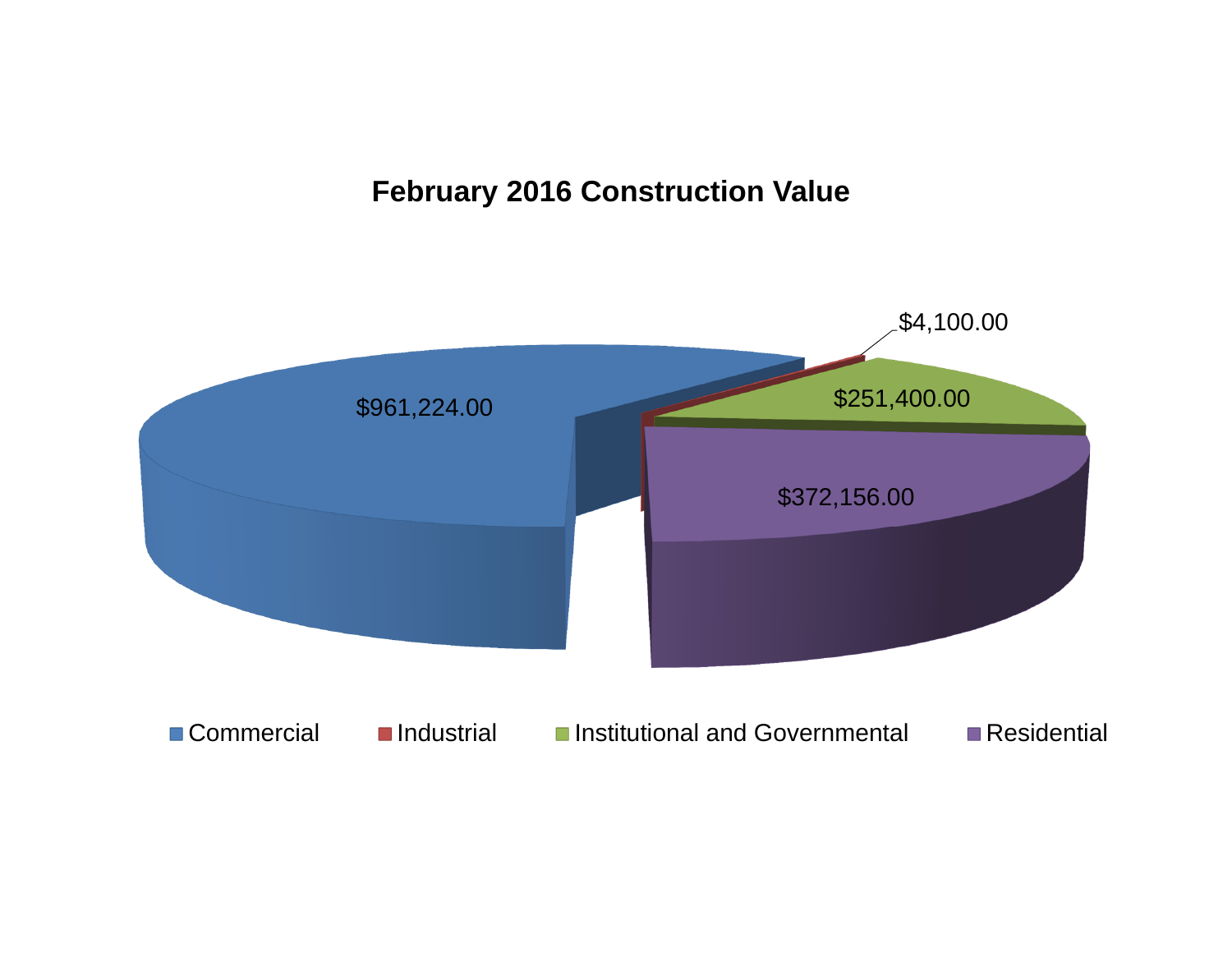**Jerry D. Dolcetti, RPPCommissioner**

**F. P. PozzebonChief Building Official**



**ENGINEERING & PLANNING DEPARTMENT**

**Building Division**

**Tel: (705) 759-5410Fax: (705) 541-7165**

## **BUILDING PERMITS SUMMARY 2016/02/01 to 2016/02/29**

|                                                          |                        | <b>New Construction</b>  |                         |                        | <b>Alterations and Additions</b> |                      | <b>Total</b>           |                          |                                               |  |
|----------------------------------------------------------|------------------------|--------------------------|-------------------------|------------------------|----------------------------------|----------------------|------------------------|--------------------------|-----------------------------------------------|--|
| <b>Building Type</b>                                     | Num of<br><b>Units</b> | Num of<br><b>Permits</b> | Value of<br><b>Work</b> | Num of<br><b>Units</b> | Num of<br><b>Permits</b>         | <b>Value of Work</b> | Num of<br><b>Units</b> | Num of<br><b>Permits</b> | <b>Value of Work</b>                          |  |
| <b>Commercial</b>                                        |                        |                          |                         |                        |                                  |                      |                        |                          |                                               |  |
| Hotel, hotel/motel, motor<br>hotel                       | $\mathbf 0$            | $\mathbf 0$              | \$0.00                  | $\mathbf 0$            | 3                                | \$14,100.00          | $\mathbf 0$            | 3                        | \$14,100.00                                   |  |
| Indoor recreational<br>building                          | $\mathbf 0$            | $\mathbf 0$              | \$0.00                  | $\mathbf 0$            | $\mathbf{1}$                     | \$1,600.00           | $\mathbf 0$            | $\mathbf{1}$             | \$1,600.00                                    |  |
| Motel, cabin                                             | 0                      | $\mathbf 0$              | \$0.00                  | $\mathbf 0$            | $\mathbf{1}$                     | \$12,000.00          | $\mathbf 0$            | 1                        | \$12,000.00                                   |  |
| Office building                                          | 0                      | 0                        | \$0.00                  | $\mathbf 0$            | 8                                | \$512,799.00         | 0                      | 8                        | \$512,799.00                                  |  |
| Restaurant                                               | 0                      | $\pmb{0}$                | \$0.00                  | 0                      | $\overline{2}$                   | \$89,825.00          | $\mathbf 0$            | $\overline{2}$           | \$89,825.00                                   |  |
| Retail and wholesale<br>outlets                          | 0                      | $\mathbf 0$              | \$0.00                  | $\mathbf 0$            | 5                                | \$63,700.00          | $\mathbf 0$            | 5                        | \$63,700.00                                   |  |
| Retail complex                                           | 0                      | 0                        | \$0.00                  | 0                      | 6                                | \$267,200.00         | 0                      | 6                        | \$267,200.00                                  |  |
| Total:                                                   | $\mathbf 0$            | $\mathbf 0$              | \$0.00                  | $\mathbf 0$            | 26                               | \$961,224.00         | $\mathbf 0$            | 26                       | \$961,224.00                                  |  |
| <b>Industrial</b>                                        |                        |                          |                         |                        |                                  |                      |                        |                          |                                               |  |
| Plant for manufacturing,<br>processing and<br>assembling | $\pmb{0}$              | 0                        | \$0.00                  | $\mathbf 0$            | $\mathbf{1}$                     | \$1,600.00           | $\mathbf 0$            | 1                        | \$1,600.00                                    |  |
| <b>Transportation terminal</b>                           | $\pmb{0}$              | $\mathbf 0$              | \$0.00                  | $\mathbf 0$            | 1                                | \$2,500.00           | $\mathbf 0$            | 1                        | \$2,500.00                                    |  |
| Total:                                                   | $\mathbf 0$            | $\mathbf 0$              | \$0.00                  | $\mathbf 0$            | $\overline{\mathbf{2}}$          | \$4,100.00           | 0                      | $\overline{\mathbf{2}}$  | \$4,100.00                                    |  |
| <b>Institutional and Governmental</b>                    |                        |                          |                         |                        |                                  |                      |                        |                          |                                               |  |
| Day care, nursing home,<br>rest home, home for the<br>bl | 0                      | 0                        | \$0.00                  | $\mathbf 0$            | 3                                | \$33,500.00          | $\mathbf 0$            | 3                        | \$33,500.00                                   |  |
| Hospital                                                 | $\pmb{0}$              | 0                        | \$0.00                  | $\pmb{0}$              | $\overline{2}$                   | \$3,200.00           | $\mathbf 0$            | $\sqrt{2}$               | \$3,200.00                                    |  |
| Library, museum, art<br>gallery, aquarium,<br>botanical  | 0                      | 0                        | \$0.00                  | $\mathbf 0$            | 3                                | \$6,600.00           | $\mathbf 0$            | 3                        | \$6,600.00                                    |  |
| Post-secondary<br>institution                            | $\mathbf 0$            | $\mathbf 0$              | \$0.00                  | $\mathbf 0$            | $\overline{2}$                   | \$67,500.00          | $\mathbf 0$            | $\overline{2}$           | \$67,500.00                                   |  |
| Religious building                                       | 0                      | $\mathbf 0$              | \$0.00                  | $\mathbf 0$            | 1                                | \$1,600.00           | $\mathbf 0$            | 1                        | \$1,600.00<br>Generated 2016/03/01 at 3:59 PM |  |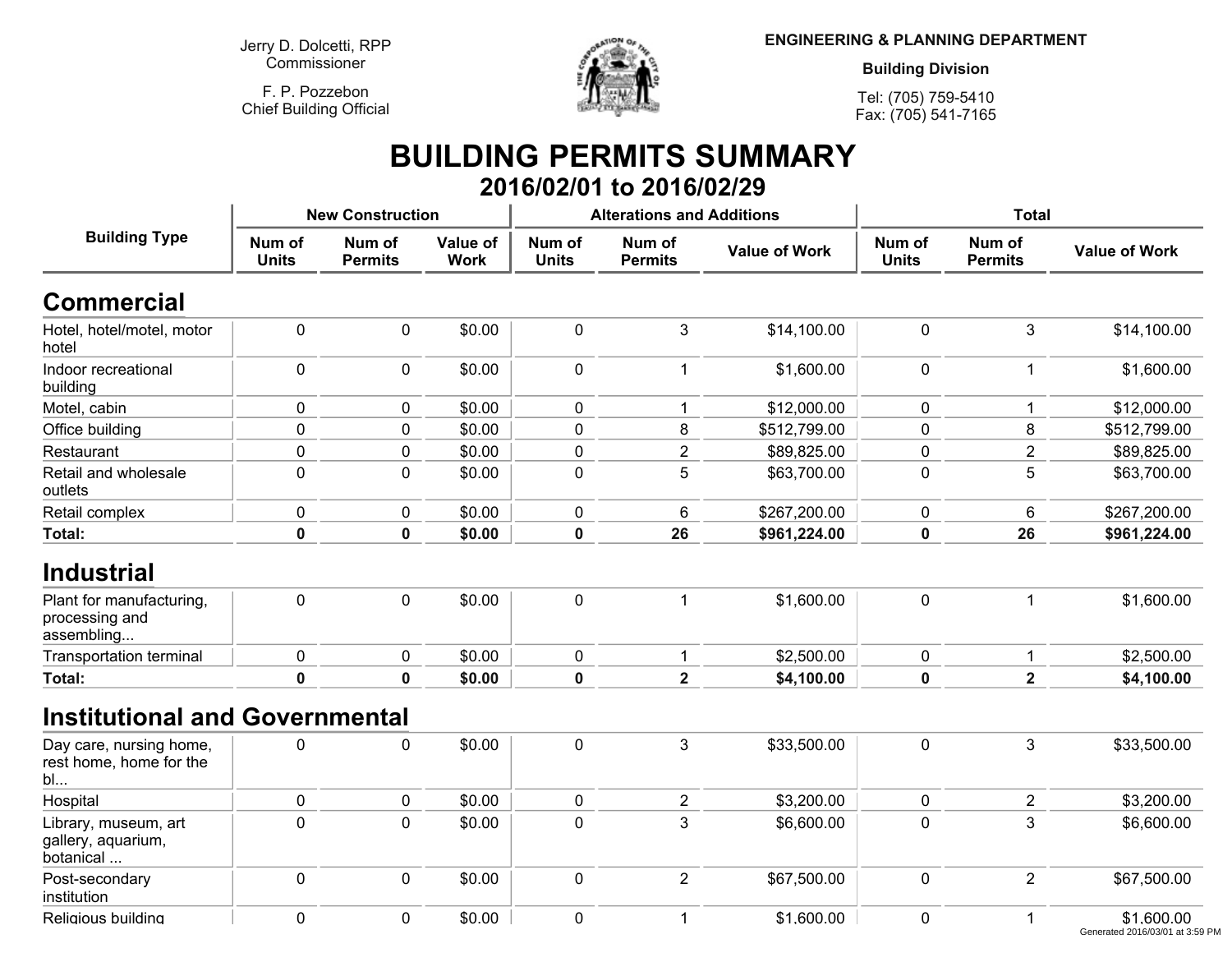| <b>Grand Total:</b>                                  |             | 0 | \$0.00 |   | 83 | \$1,588,880.00 |          | 83 | \$1,588,880.00 |
|------------------------------------------------------|-------------|---|--------|---|----|----------------|----------|----|----------------|
| Total:                                               | 0           | 0 | \$0.00 |   | 42 | \$372,156.00   |          | 42 | \$372,156.00   |
| Single House                                         | 0           | 0 | \$0.00 | 0 | 33 | \$311,156.00   |          | 33 | \$311,156.00   |
| Apartment -<br>Condominium                           | 0           | 0 | \$0.00 | 0 | 2  | \$5,000.00     | $\Omega$ | 2  | \$5,000.00     |
| Apartment                                            | 0           | 0 | \$0.00 |   |    | \$56,000.00    |          |    | \$56,000.00    |
| <b>Residential</b>                                   |             |   |        |   |    |                |          |    |                |
| Total:                                               | 0           | 0 | \$0.00 | 0 | 13 | \$251,400.00   |          | 13 | \$251,400.00   |
| <b>University</b>                                    | $\mathbf 0$ | 0 | \$0.00 | 0 |    | \$89,000.00    |          |    | \$89,000.00    |
| Secondary school, high<br>school, junior high school | 0           | 0 | \$0.00 | 0 |    | \$50,000.00    | $\Omega$ |    | \$50,000.00    |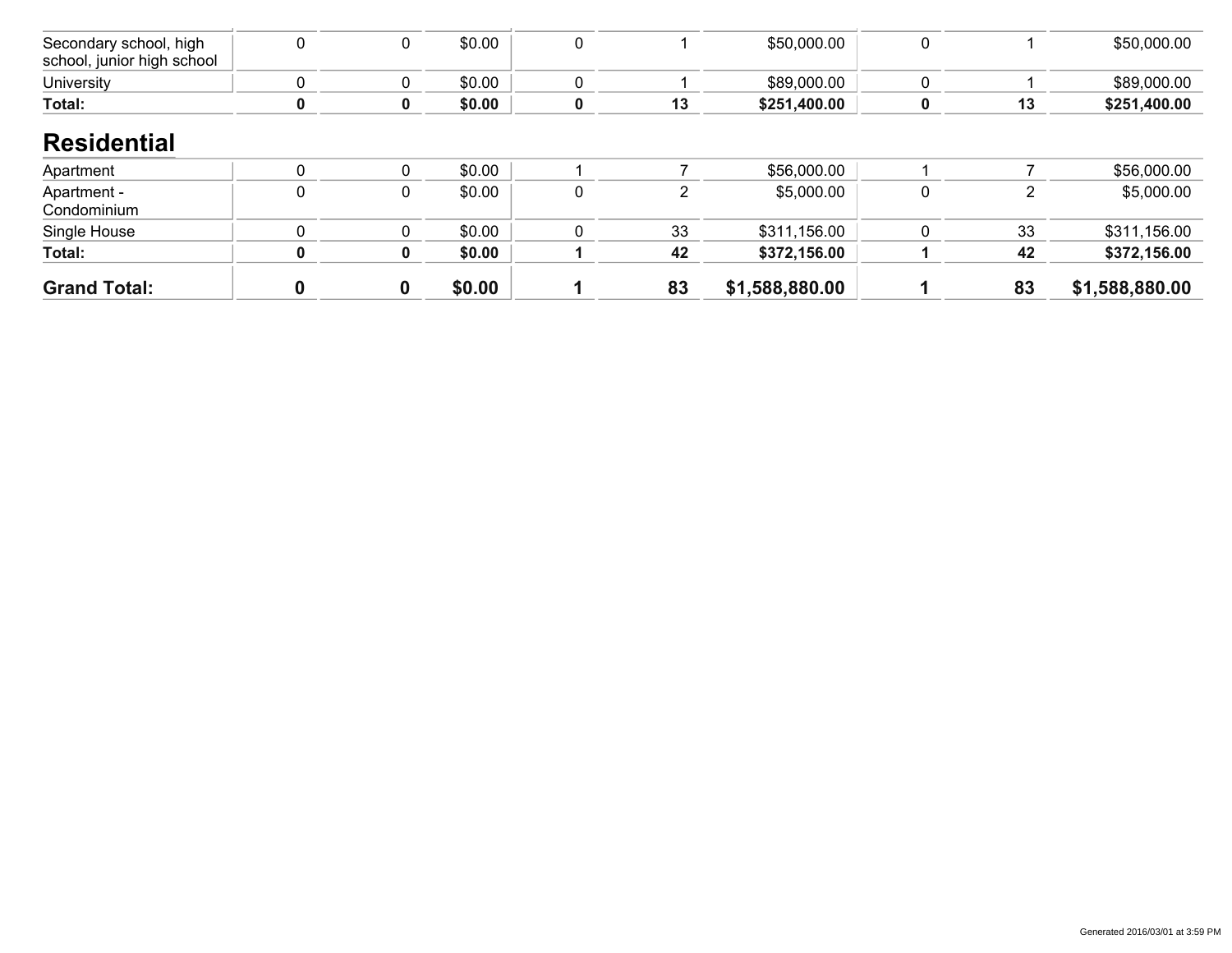**Jerry D. Dolcetti, RPPCommissioner**

**F. P. PozzebonChief Building Official**



**ENGINEERING & PLANNING DEPARTMENT**

**Building Division**

**Tel: (705) 759-5410Fax: (705) 541-7165**

## **DEMOLITION PERMITS SUMMARY 2016/02/01 to 2016/02/29**

| <b>Building</b><br><b>Type</b> |                        | <b>New Construction</b>  |                         |                        | <b>Alterations and Additions</b> |                      | <b>Total</b>           |                          |                      |
|--------------------------------|------------------------|--------------------------|-------------------------|------------------------|----------------------------------|----------------------|------------------------|--------------------------|----------------------|
|                                | Num of<br><b>Units</b> | Num of<br><b>Permits</b> | <b>Value of</b><br>Work | Num of<br><b>Units</b> | Num of<br><b>Permits</b>         | <b>Value of Work</b> | Num of<br><b>Units</b> | Num of<br><b>Permits</b> | <b>Value of Work</b> |
| <b>Residential</b>             |                        |                          |                         |                        |                                  |                      |                        |                          |                      |
| Single House                   |                        |                          | \$0.00                  | 0                      |                                  | \$1,500.00           |                        |                          | \$1,500.00           |
| Total:                         |                        | 0                        | \$0.00                  | 0                      |                                  | \$1,500.00           |                        |                          | \$1,500.00           |
| <b>Grand Total:</b>            |                        |                          | \$0.00                  |                        |                                  | \$1,500.00           |                        |                          | \$1,500.00           |